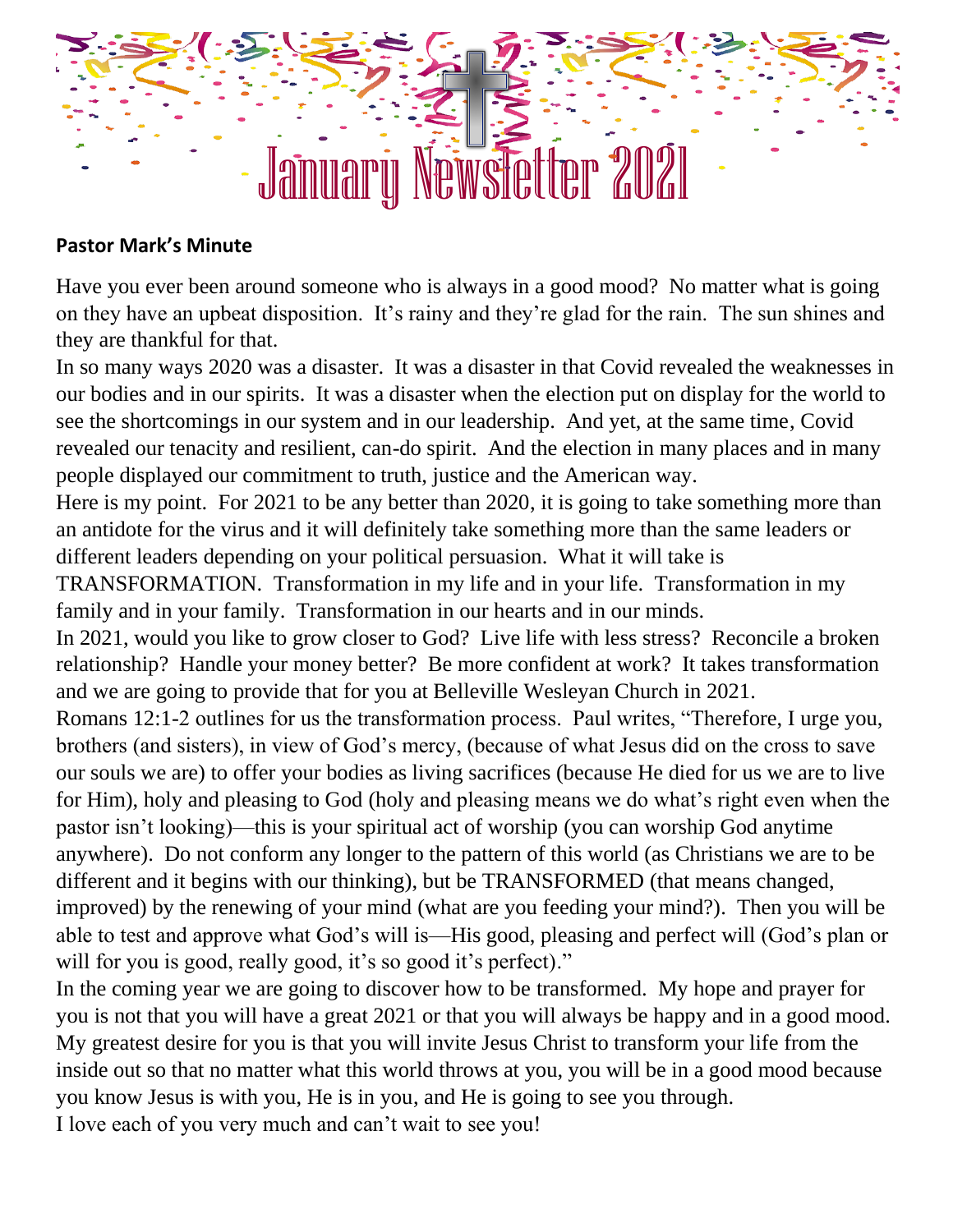

Everything you need to know about Belleville Wesleyan Church is now located on our brand new web-site.

Would you like to get connected to Right Now Media which makes available thousands of Christian videos of all kinds for all ages?

Go to: [www.bellevillewesleyan.church](http://www.bellevillewesleyan.church/) 

Are you looking for a calendar to find a birthday or anniversary?

Go to: [www.bellevillewesleyan.church](http://www.bellevillewesleyan.church/) 

Do you have a question about where the church stands on a certain issue?

Go to: [www.bellevillewesleyan.church](http://www.bellevillewesleyan.church/) 

Are you looking for the time when church or Sunday school begins?

Go to: [www.bellevillewesleyan.church](http://www.bellevillewesleyan.church/) 

Do you want to find a good plan for reading through the Bible in a year?

Go to: [www.bellevillewesleyan.church](http://www.bellevillewesleyan.church/) 

Are you looking for a good recipe for knockwurst?

Sorry, we can't help you with that one. But you get the idea. Anything BWC, related can be found on our brand-new site.

A GIANT thank you goes out to Pastor Seth for creating and managing our site. Try it out, free of charge, and you'll see why we are so excited!

## Youth Group

Our BWC Youth Group meets almost each Wednesday evening. From 6:00- 7:00pm kids from  $5<sup>th</sup>$ -8<sup>th</sup> get together. And then from 7:00-8:15pm or so the high school teens gather. Both groups have a meal and snacks served, enjoy a Bible lesson by Sister Pam, and participate in a fun game or activity. Join us!



Our Youth Group members will be selling Little Caesars items during the month of January. What's on the menu: Crazy Bread, Pizza, Personal Pizza, Chocolate Chuck and Oatmeal Cookie Dough, and so much more!

[All o](https://www.eoi.es/blogs/juancarloscuevas/2012/05/12/3-ejemplos-de-innovacion/)f our church services will continue to meet on Sunday mornings at 10:30am in person as well as on[-lin](https://creativecommons.org/licenses/by-nc-sa/3.0/)e @ [www.bellevillewesleyan.church](http://www.bellevillewesleyan.church/)

[We h](https://creativecommons.org/licenses/by-nc-sa/3.0/)ave moved! **No, we have not moved our church building. It is still located at 909 Wesleyan Drive. What has moved is our on-line Sunday morning services. As of January 1st they will be located on our new web-site @ [www.bellevillewesleyan.church](http://www.bellevillewesleyan.church/)**